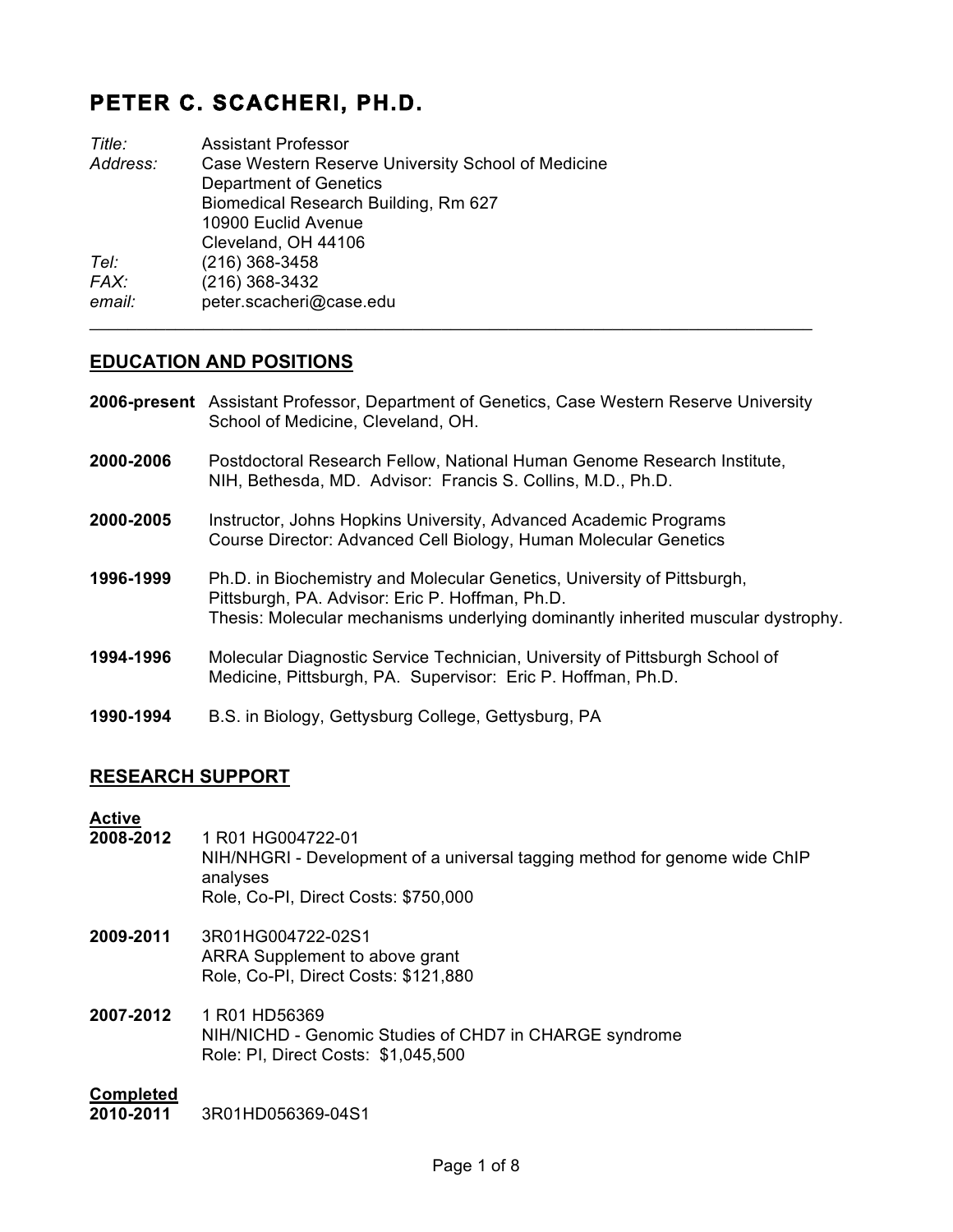NIH/NICHD - Genomic Studies of CHD7 in CHARGE syndrome (ARRA Supplement to parent R01) Role: PI, Amount \$65,000

- **2006-2009** 1 K22 CA103843-01A2 NIH/NCI - Role of menin in islet tumorigenesis Role: PI, Amount: \$465,750
- **1998-1999** American Heart Association Graduate Student Research Award, Amount: \$12,500

# **AWARDS**

| 2009 | Gettysburg College Young Alumni Achievement Award for Career Development            |
|------|-------------------------------------------------------------------------------------|
| 2008 | <b>CWRU Genetics - Outstanding Junior Faculty Award</b>                             |
| 2004 | NHGRI Intramural Research Award                                                     |
|      | The NHGRI Research Award is awarded once a year to a single postdoctoral research   |
|      | fellow within intramural program at NHGRI. The award is based on scholarship and    |
|      | fundamental contribution to biology.                                                |
| 2004 | Fellows Award for Research Excellence, NIH, Bethesda, MD (\$1000 prize)             |
| 2003 | NHGRI Director's Distinguished Service Award, NIH, Bethesda, MD                     |
| 2002 | NHGRI Outstanding Scientific Merit Award, NIH, Bethesda, MD                         |
| 1994 | William C. and Helen H. Darrah Award in Biology, Gettysburg College, Gettysburg, PA |

# **PUBLICATIONS**

#### Primary Research Articles

- **1.** Najm F, Zaremba A, Caprariello A, Nayak S, Freundt E , Miller R , **Scacheri PC**, Tesar PJ. Rapid and robust generation of functional oligodendrocyte progenitor cells from epiblast stem cells. *Nature Methods*, *in press*.
- **2.** Zentner GE, Tesar PJ, **Scacheri PC**. Epigenetic signatures distinguish multiple classes of enhancers with distinct cellular functions. *Genome Res.* 2011.
- **3.** Yazbek SN, Buchner DA, Geisinger JM, Burrage LC, Spiezio SH, Zentner GE, Hsieh CW, **Scacheri PC**, Croniger CM, Nadeau JH. Deep congenic analysis identifies many strong, contextdependent QTLs, one of which, Slc35b4, regulates obesity and glucose homeostasis. *Genome Res*. 2011*.*
- **4.** Zentner G, Saiakhova A, Manaenkov P, Adams MD, **Scacheri PC**. Integrative analysis of human ribosomal DNA. *Nucleic Acids Res.* 2011*.*
- **5.** Bartels, Scacheri C, White L, **Scacheri PC\***, Bale S. Mutations in the *CHD7* gene: The experience of a commercial laboratory. *Genet Test Mol Biomarkers*, 2010*,* 14:881-91*.* **\*Co-senior author**
- **6.** Tran T, Jarrell A, Zentner G, Welsh A, Brownell I, **Scacheri PC**, Atit R. Distinct role of canonical Wnt signaling/beta-catenin in inducing cranial dermal cells from a multipotential precursor. *Development*. 2010, 137:3973-84.
- **7.** Schnetz MP, Handoko L, Akhtar-Zaidi B, Bartels CF, Pereira CF, Fisher AG, Adams DJ, Flicek P, Crawford GE, LaFramboise T, Tesar P, Wei CL, **Scacheri PC**. CHD7 targets active gene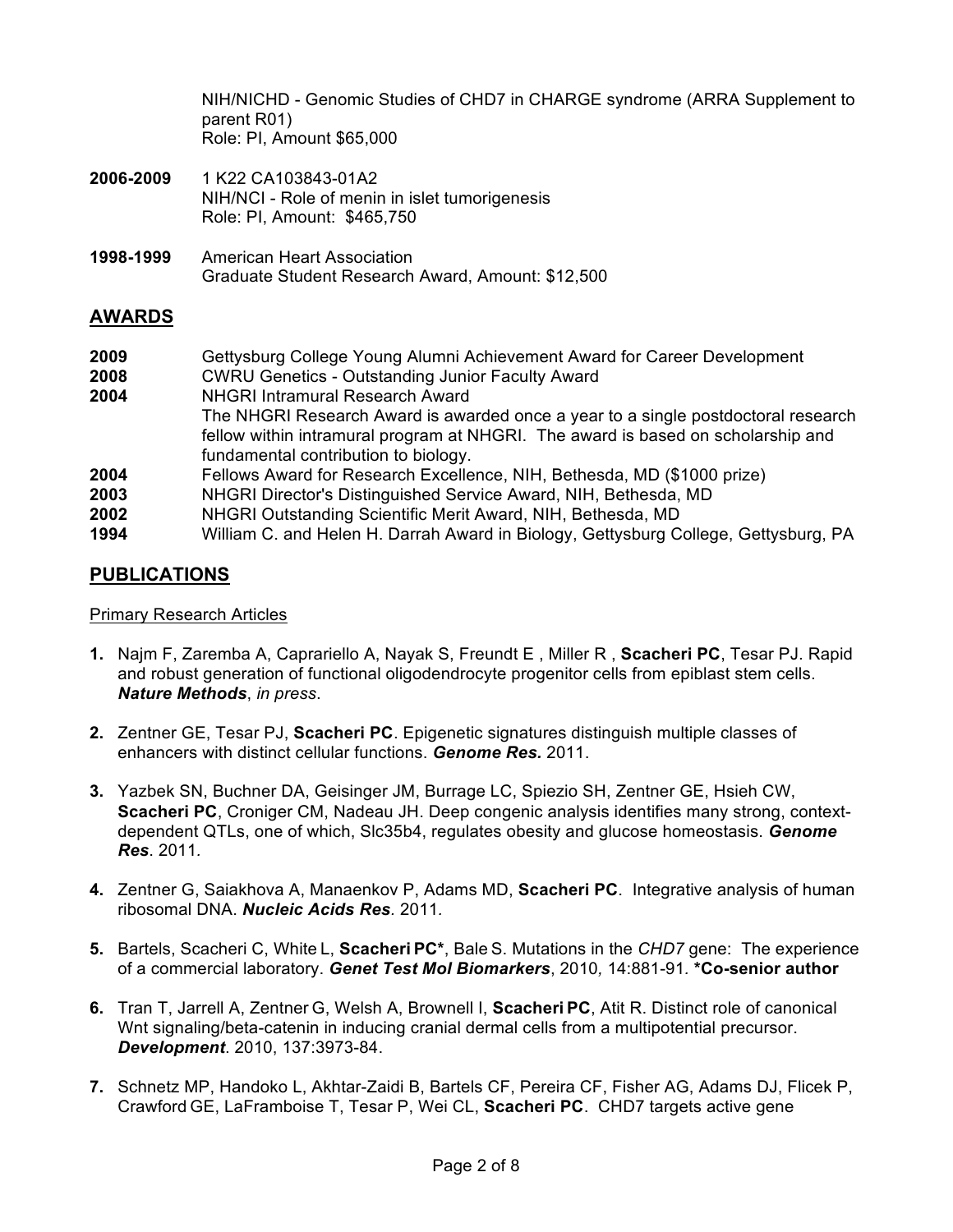enhancer elements to modulate ES cell-specific gene expression. *PLoS Genetics,* 2010. 6: e1001023. **\*Feature article**

- **8.** Zentner GE, Hurd EA, Schnetz MP, Handoko L, Wang C, Wang Z, Wei CL, Tesar PJ, Hatzoglou M, Martin DM, **Scacheri PC**. CHD7 functions in the nucleolus as a positive regulator of ribosomal RNA biogenesis.*Hum Mol Genet***,** 2010**,** 19:3491-501.
- **9.** Tie F, Banerjee R, Stratton CA, Prasad-Sinha J, Stepanik V, Zlobin A, Diaz MO, **Scacheri PC**, Harte PJ. CBP-mediated acetylation of histone H3 lysine 27 antagonizes *Drosophila* Polycomb silencing, *Development*, 2009*,* 136:3131-41.
- **10.** Tao MF, **Scacheri PC**, Marinis JM, Harhaj EW, Matesic LE, Abbott DW. ITCH directly K63 ubiquitinates the NOD2 binding protein, RIP2, to influence inflammatory signaling pathways." *Current Biology* 2009. 19:1255-63.
- **11.** Schnetz MP, Bartels CF, Shastri K, Balasubramanian D, Zentner G, Balaji R, Zhang X, Song L, Wang Z, LaFramboise T, Crawford GE, **Scacheri PC**. Genomic distribution of CHD7 on chromatin tracks H3K4 methylation patterns. *Genome Research* 2009, 19(4):590-601*.*
- **12.** Johnson DS, Li W, Gordon DB, Bhattacharjee A, Curry B, Ghosh J, Brizuela L, Carroll JS, Brown M, Flicek P, Koch CM, Dunham I, Bieda M, Xu X, Farnham PJ, Kapranov P, Nix DA, Gingeras TR, Zhang X, Holster H, Jiang N, Green R, Song JS, McCuine SA, Anton E, Nguyen L, Trinklein ND, Ye Z, Ching K, Hawkins D, Ren B, **Scacheri PC**, Rozowsky J, Karpikov A, Euskirchen G, Weissman S, Gerstein M, Snyder M, Yang A, Moqtaderi A, Hirsch H, Shulha HP, Fu Y, Weng Z, Struhl K, Myers RM, Lieb JD, Liu XS. Systematic evaluation of variability in ChIP-chip experiments using predefined DNA targets. *Genome Research* 2008, 18:393-403.
- **13.** Zhang X, Guo C, Chen Y, Shulha HP, Schnetz M, LaFramboise T, Bartels C1, Markowitz S, Weng Z, **Scacheri PC\***, Wang Z. Epitope tagging of endogenous proteins in somatic cells for genome wide ChIP-chip studies. *Nature Methods* 2008, 5:163-165. **\*Co-senior author**
- **14.** Agarwal SK, Impey S, McWeeney S, **Scacheri PC**, Collins FS, Goodman RH, Spiegel AM, Marx SJ. Distribution of menin-occupied regions in chromatin specifies a broad role of menin in transcriptional regulation. *Neoplasia* 2007, 9:101-7.
- **15. Scacheri PC**, Crawford GE, Davis S. Statistics for ChIP-chip and DNAse hypersensitivity experiments on NimbleGen arrays. *Methods Enzym.* 2006, 411: 270-282.
- **16.** Crawford GE, Davis S, **Scacheri, PC**, Renaud G, Halawi MJ, Erdos MR, Green R, Meltzer PS, Wolfsberg TG, Collins FS. DNase-chip: A high resolution method to identify DNaseI hypersensitive sites using tiled microarrays, *Nature Methods* 2006, 3: 503-509.
- **17. Scacheri PC**, Davis S, Odom DT, Crawford GE, Perkins S, Halawi MJ, Agarwal SK, Marx SJ, Spiegel AM, Meltzer PS, Collins FS. Genome-Wide Analysis of Menin Binding Provides Insights to MEN1 Tumorigenesis. *PLoS Genetics* 2006, 2(4): e51.
- **18. Scacheri PC**, Crabtree JS, Kennedy AL, Swain G, Ward J, Marx S, Spiegel A, Collins FS. Homozygous loss of menin is well tolerated in liver, a tissue not affected in MEN1. *Mamm Genome* 2004; 15: 872-7.
- **19. Scacheri PC**, Kennedy AL, Miller M, Chin K, Gray J, Marx S, Spiegel A, Collins FS. Pancreatic insulinomas in Men1 knockout mice can develop in the absence of chromosome instability or microsatellite instability. *Cancer Research* 2004; 64: 7039-44.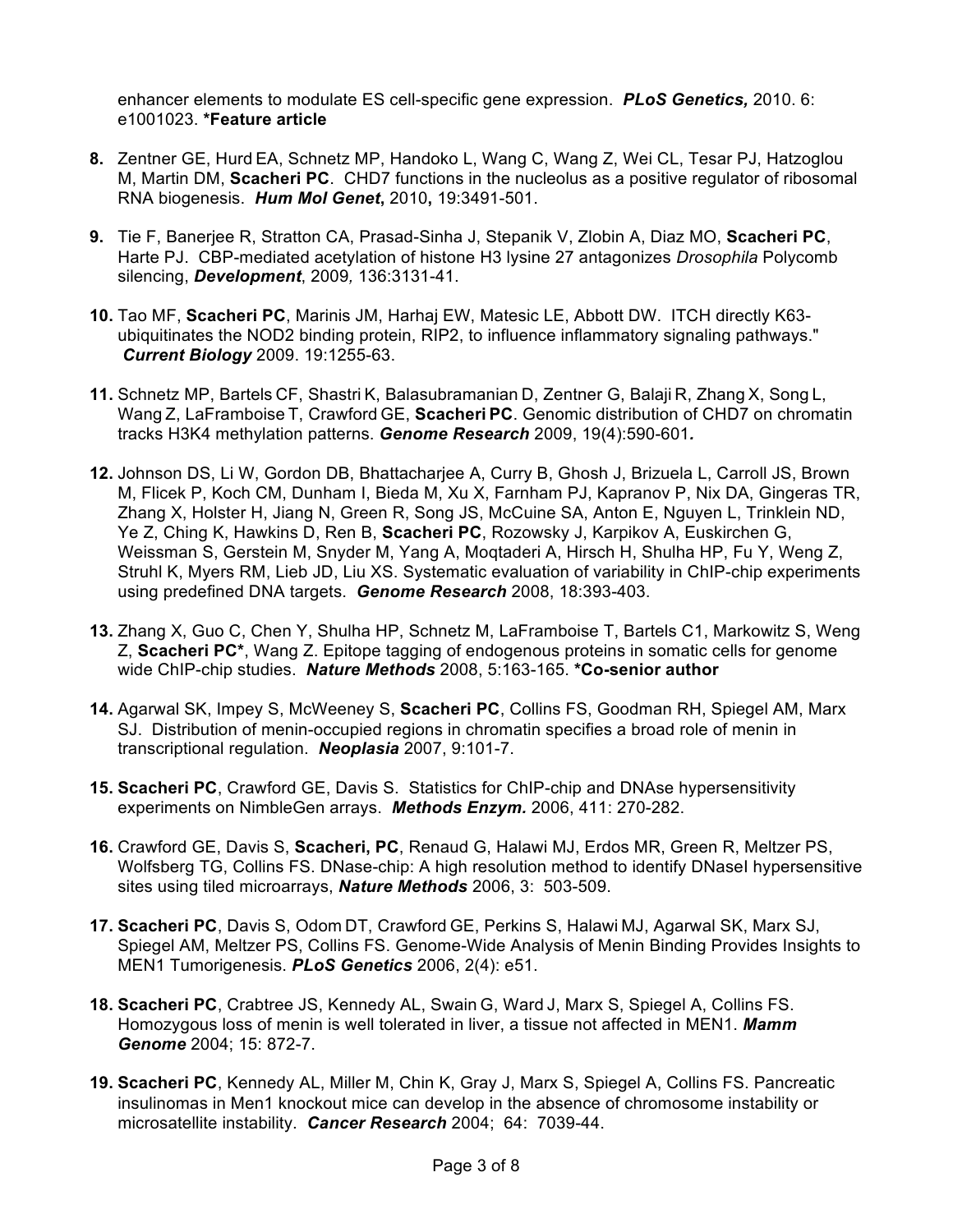- **20. Scacheri PC**, Rozenblatt-Rosen O, Caplen NJ, Wolfsberg TG, Umayam L, Lee JC, Hughes CM, Shanmugam KS, Bhattacharjee A, Meyerson M, Collins FS. Short interfering RNAs can induce unexpected and divergent changes in the levels of untargeted proteins in mammalian cells. *PNAS* 2004; 101: 1892-1897.
- **21.** Crabtree JS, **Scacheri PC**, Ward JM, McNally SR, Swain GP, Montagna C, Hager JH, Hanahan D, Edlund H, Magnuson MA, Garrett-Beal L, Burns AL, Ried T, Chandrasekharappa SC, Marx SJ, Spiegel AM, Collins FS. Of mice and MEN1: Insulinomas in a conditional mouse knockout. *Mol. Cell. Biol.* 2003; 23: 6075-85.
- **22.** Yim SH, Ward JM, Dragon Y, Yamada A, **Scacheri PC**, Kimura S, Gonzalez FJ. Microarray analysis using amplified mRNA from laser capture microdissection of microscopic hepatocellular precancerous lesions and frozen hepatocellular carcinomas reveals unique and consistent gene expression profiles. *Toxicologic Pathology* 2003; 31: 295-303.
- **23. Scacheri PC**, Gillanders EM, Subrmony SH, Vedanarayanan V, Crowe CA, Thakore, N, Bingler M, Hoffman EP. Novel mutations in collagen VI genes: Expansion of the Bethlem myopathy phenotype. *Neurology* 2002; 58:593-602.
- **24. Scacheri PC**, Crabtree JS, Novotny EA, Garrett-Beal L, Chen A, Edgemon KA, Marx SJ, Spiegel AM, Chandrasekharappa SC, Collins FS. Bidirectional transcriptional activity of PGK-neomycin and unexpected embryonic lethality in heterozygote chimeric knockout mice. *Genesis* 2001; 30: 269-263.
- **25.** Crabtree JS, **Scacheri PC**, Ward JM, Garrett-Beal L, Emmert-Buck M, Edgemon KA, Lorang D, Libutti SK, Chandrasekharappa SC, Marx SJ, Spiegel AM, Collins FS. A mouse model of multiple endocrine neoplasia, type I, develops multiple endocrine tumors. *PNAS* 2001; 1118-23.
- **26. Scacheri PC**, Hoffman EP, Fratkin JD, Semino-Mora C, Senchak A, Davis M, Laing N, Vedanarayanan V, Subramony S. A novel ryanodine receptor gene mutation causing both cores and rods in congenital myopathy. *Neurology* 2000; 55: 1689-96.
- **27. Scacheri PC**, Garcia C, Hebert R, Hoffman EP. Unique *PABP2* mutations in "Cajuns" suggest multiple founders of oculopharyngeal muscular dystrophy in populations with French ancestry. *Am J Med Genet* 1999; 86: 477-481.
- **28.** James SW, Bullock KA, Gygax SE, Kraynack BA, Matura RA, MacLeod JA, McNeal KK, Prasauckas KA, **Scacheri PC**, Shenefiel HL, Tobin HM, Wade SD. *nimO*, an Aspergillus gene related to budding yeast Dbf4, is required for DNA synthesis and mitotic checkpoint control. *J Cell Sci* 1999; 112: 1313-24.
- **29.** Garcia-Heras J, Martin JA, Day DW, **Scacheri PC**, Witchel SF. "De novo" duplication Xq23→Xq26 of paternal origin in a girl with a mildly affected phenotype. *Am J Med Genet* 1997; 70: 404-408.
- **30.** Morrone A, Zammarchi E, **Scacheri PC**, Hoop RC, Donati A, Servidei S, and Hoffman EP. Asymptomatic dystrophinopathy. *Am J Med Genet* 1997; 69: 261-267.
- **31.** Garcia-Heras J, Martin JA, Witchel SF, **Scacheri PC**. De novo der(X)t(X;10)(q26;q21) with features of distal trisomy 10q: case report of paternal origin identified by late replication with BrdU and the human androgen receptor assay (HAR). *J Med Genet* 1997; 34: 242-245.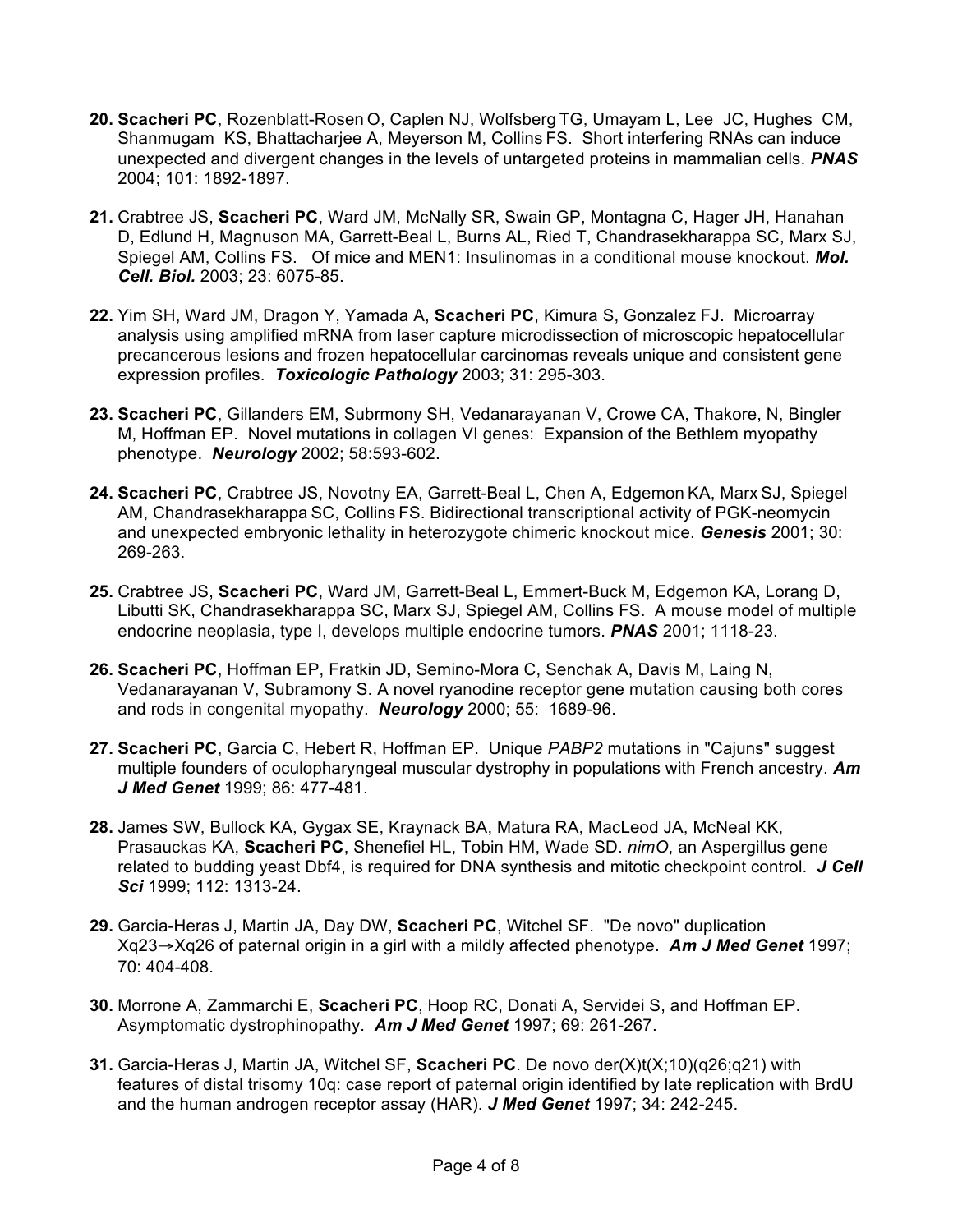- **32.** Hoffman EP, Pegoraro E, **Scacheri PC**, Burns RG, Taber JW, Weiss L, Spiro A, and Blattner P. Genetic counseling of isolated carriers of Duchenne muscular dystrophy. *Am J Med Genet* 1996; 63: 573-580.
- **33.** James SW, Mirabito PM, **Scacheri, PC**, and Morris NR. The *Aspergillus nidulans bimE* (*b*locked*i*n-*m*itosis) gene encodes multiple cell cycle functions involved in mitotic checkpoint control and mitosis. *J. Cell Science* 1995; 108: 3485-3499.

#### Book Chapters and Reviews

- 1. Zentner GE, **Scacheri PC**. The Chromatin Fingerprint of Gene Enhancer Elements. *J Biol Chem*. (invited review) *submitted*.
- 2. Zentner GE, Layman WS, Martin DM, **Scacheri PC**. Molecular and phenotypic aspects of *CHD7* mutation in CHARGE syndrome. *Am J Med Genet,* 2010;152A: 674-86*.*
- 3. Balasubramanian D, **Scacheri PC**. Functional studies of menin through genetic manipulation of the *Men1* homolog in mice. Balasubramanian D, Scacheri PC. *Adv Exp Med Biol*. 2009; 668:105-15.
- 4. Agarwal SK, Kennedy PA, **Scacheri PC**, Novotny EA, Hickman AB, Cerrato A, Rice TS, Moore JB, Rao S, Ji Y, Mateo C, Libutti SK, Oliver B, Chandrasekharappa SC, Burns AL, Collins FS, Spiegel AM, Marx SJ. Menin molecular interactions: insights into normal functions and tumorigenesis. *Horm Metab Res.* 2005; 37:369-74.
- 5. Agarwal SK, Burns LA, Sukhodolets KE, Kennedy PA, Obungu VH, Hickman AB, Mullendore ME, Whitten I, Skarulis MC, Simonds WF, Mateo C, Crabtree JS, **Scacheri PC**, Ji Y, Novotny EA, Garrett-Beal L, Ward JM, Libutti SK, Richard Alexander H, Cerrato A, Parisi MJ, Santa Anna-A S, Oliver B, Chandrasekharappa SC, Collins FS, Spiegel AM, Marx SJ. Molecular pathology of the MEN1 gene. *Ann N Y Acad Sci.* 2004;1014: 189-98.

# **INVITED MEETINGS AND ORAL PRESENTATIONS**

- **2011** Department of Human Genetics, Emory University Atlanta, GA
- **2011** Dartmouth Medical School Labanon, NH
- **2011** International Conference on Pathways, Networks and Systems Medicine Chania, Greece
- **2011** International CHARGE syndrome conference Orlando, FL
- **2011** Epigenetics World Congress Boston, MA
- **2011** Department of Cell Biology, Lerner Research Institute, Cleveland Clinic Foundation
- **2011** National Eye Institute, National Institutes of Health Bethesda, MD
- **2011** Institute for Systems Biology Seattle, WA
- **2010** Department of Biology, Drexel University Philadelphia, PA
- **2010** Department of Human Genetics, University of Michigan Ann Arbor, MI
- **2010** MetroHealth Medical Center Cleveland, OH
- **2010** Epigenetics Europe Dublin, Ireland
- **2010** Children's National Medical Center Washington DC
- **2010** John Carroll University University Heights, OH
- **2009** American Society of Human Genetics (Moderator and Speaker for Invited Scientific Session on CHD7 and CHARGE syndrome) – Honolulu, HI
- **2009** International CHARGE syndrome Conference Bloomingdale, IL
- **2009** Genomic Medicine Institute, Cleveland Clinic Foundation Cleveland, OH
- **2008** National Institutes of Health Bethesda, MD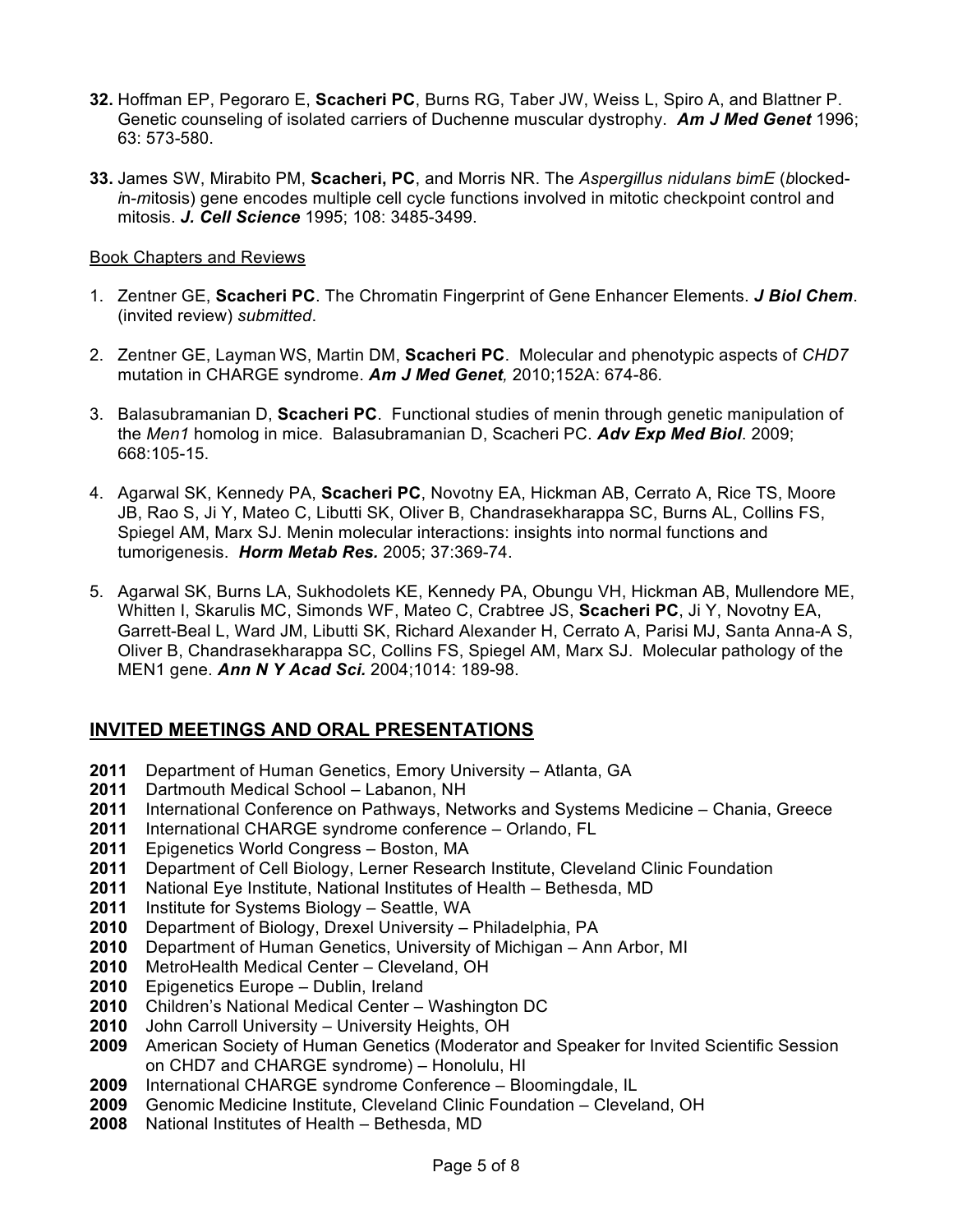- **2008** University of Western Ontario London Ontario, Canada
- **2007** Cleveland State University Cleveland, OH
- **2006** American Society of Human Genetics New Orleans, LA
- **2005** American Society of Human Genetics Salt Lake City, UT
- **2005** National Cancer Institute Bethesda, MD
- **2005** Oklahoma University Medical Center Oklahoma City, OK
- **2005** Medical College of Wisconsin Milwaukee, WI
- **2004** Children's National Medical Center Washington DC
- **2004** Multiple Endocrine Neoplasia Conference "Hot Topic" Bethesda, MD
- **2003** NIH Rehabilitative Medicine Department Bethesda, MD
- **2003** American Society of Human Genetics Los Angeles, CA
- **2003** NIH Endocrinology Interest Group Bethesda, MD
- **2003** Distinguished Alumni Speaker Gettysburg College Gettysburg, PA
- **2002** American Society of Human Genetics Baltimore, MD
- **2002** International Symposium on Multiple Endocrine Neoplasia Lyon, France
- **2002** Tuberous Sclerosis Complex Alliance Conference Chantilly, VA
- **1998** Graduate Student Symposium University of Pittsburgh Pittsburgh, PA

# **TRAINEES – ORAL PRESENTATIONS & AWARDS**

- **2011** Gabe Zentner International Conference on Pathways, Networks and Systems Medicine Chania, Greece
- **2011** Michael P. Schnetz Arthur F.W. Hughes Award in Developmental Biology
- **2010** Michael P. Schnetz Keystone symposium on Dynamics of Eukaryotic Transcription during Development – Big Sky, MT
- **2008** Michael P. Schnetz American Society of Human Genetics Philadelphia, PA

# **SERVICE**

National and International

**2011-present** Associate Editor, Frontiers in Cancer Genetics

- **2011** National Science Foundation Life Science Research Tools Review Panel
- **2011** Grant Reviewer, Italian Telethon Foundation
- **2011** Grant Reviewer, Medical Research Council
- **2010-present** Editorial Board, Genome Research
- **2010-present** Curator, MutaDATABASE
- **2010** Grant Reviewer, The Italian Ministry of Health, GGG Study Section
- **2010** Abstract Reviewer for American Society of Human Genetics Annual Meeting
- **2006** Grant Reviewer, Louis Stokes Cleveland Department of Veterans Affairs Medical Center.

**Reviewer**: BMC Bioinformatics, BMC Research Notes, Cancer Research, Current Molecular Medicine, Genome Biology, Genome Research, Human Molecular Genetics, Journal of Genetic Counseling, Journal of Pediatrics, Nature Clinical Practice Endocrinology and Metabolism, Nucleic Acids Research, Ophthalmic Genetics, Physiological Genomics, PLoS Computational Biology, PNAS.

#### Local

- **2011-present** Steering Committee Member, CWRU Medical Science Training Program (MD/PhD program)
- **2011-present** Steering Committee member, CWRU Cell and Molecular Biology Training Program **2010-present** CWRU High-Throughput Sequencing Operations Committee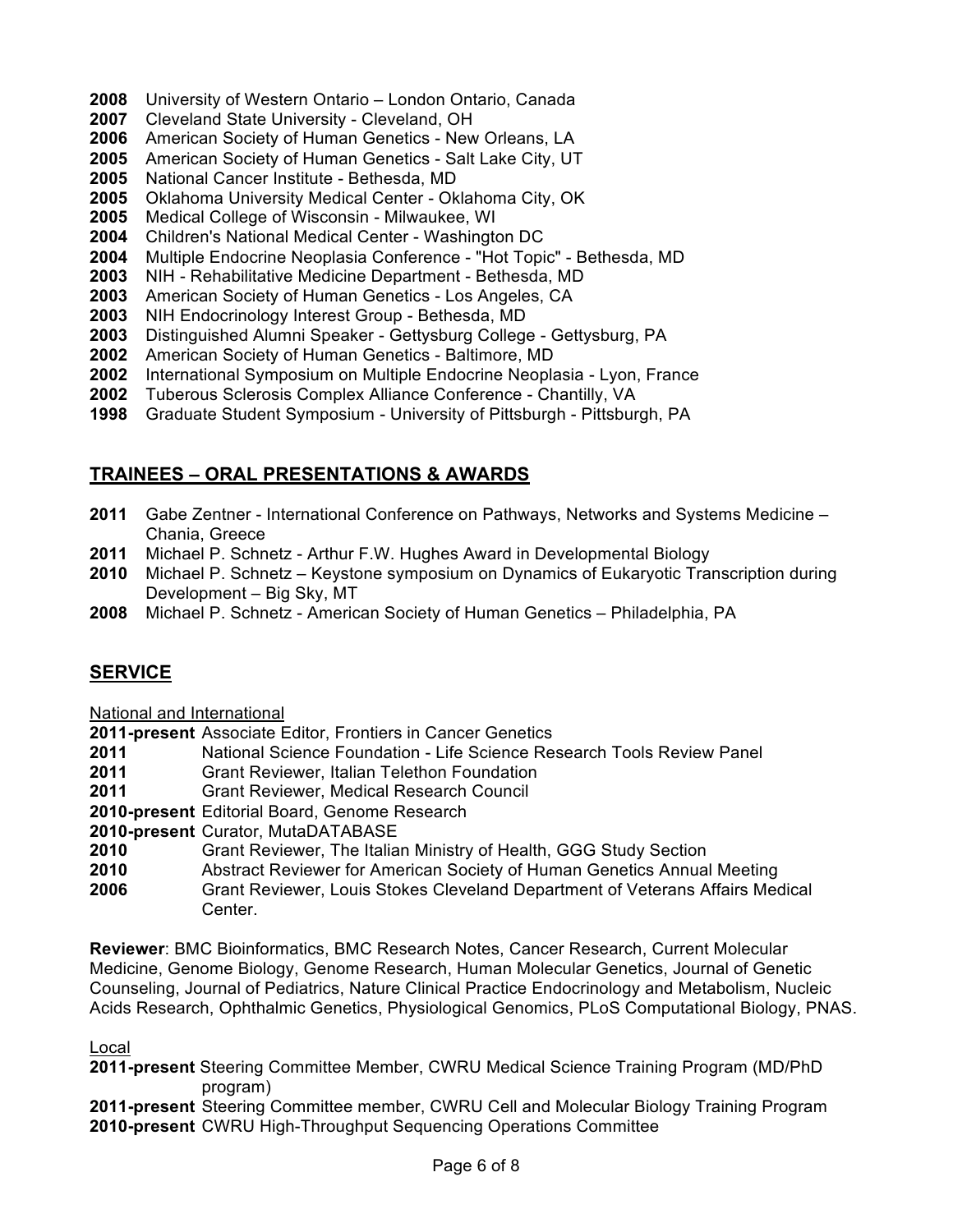- **2010-present** CWRU Department of Genetics Strategic Planning Committee
- **2010-present** CWRU Genetics Graduate Student Program Admissions Committee
- **2007-present** CWRU Postdoctoral Mentoring Program Organizing Committee
- **2006-present** Interviewer for Biomedical Sciences Training Program (BSTP) and Medical Science Training Program (MSTP)
- **2009-2011** CWRU Biomedical Sciences Training Program Graduate Student Admissions **Committee**
- **2010** CWRU Biomedical Graduate Student Symposium Judge
- **2009** Speaker**,** CWRU Professional Skills Program
- **2008-2009** Faculty advisor for CWRU Department of Genetics Annual Scientific Retreat
- **2008** Grant Reviewer for Case Comprehensive Cancer Center
- **2002** NIH Post-Doctoral/Clinical Fellows Committee, NIH, Bethesda**,** MD

# **CWRU SEMINARS**

- **2011** Department of Pharmacology Seminar Series
- **2010** Sequencing Data Interest Group Seminar Series
- **2009** Medical Genetics Grand Rounds Seminar Series
- **2008** Biomedical Graduate Student Organization Professional Development Seminar
- **2008** Hematology/Oncology "Blood Club" Seminar Series
- **2007** Department of Pharmacology Seminar Series
- **2007** Department of Pathology Seminar Series
- **2006** Medical Genetics Grand Rounds Seminar Series
- **2006** Department of Biochemistry Seminar Series

#### **CWRU TRAINING**

Post-docs

**2008-2010** Elaine Pierce, PhD **2007-present** Dheepa Balasubramanian, PhD

Graduate Students

**2011-present** Andrea Cohen (MD/PhD Training Program) **2010-present** Olivia Corridin (Biomedical Sciences Training Program) **2009-present** Batool Akhtar-Zaidi (CWRU/CCF Molecular Medicine Program) **2008-present** Stephanie Balow (Genetics Training Grant Fellowship) **2008-present** Gabriel Zentner (Developmental Biology Training Grant Fellowship) **2010-2011** Pavel Manaenkov (MS in Computer Science) **2007-2010** Michael P. Schnetz, PhD (Developmental Biology Training Grant Fellowship) **2006-2008** Kuntal Shastri (MS in Genetics)

Technicians/Bioinformaticians

**2010-present** Alina Saiakhova

**2008-present** Deborah Schelling

**2006-present** Cindy Bartels

Rotation Students (\*Joined)

- **2010** Andrea Cohen (MSTP)\*, Olivia Corridin (BSTP)\*. Courtney Niland (BSTP), Christopher McGuinness (BSTP), George Aranguez (Genetics)
- **2009** Batool Akhtar-Zaidi (CWRU/CCF Molecular Medicine Program)\*